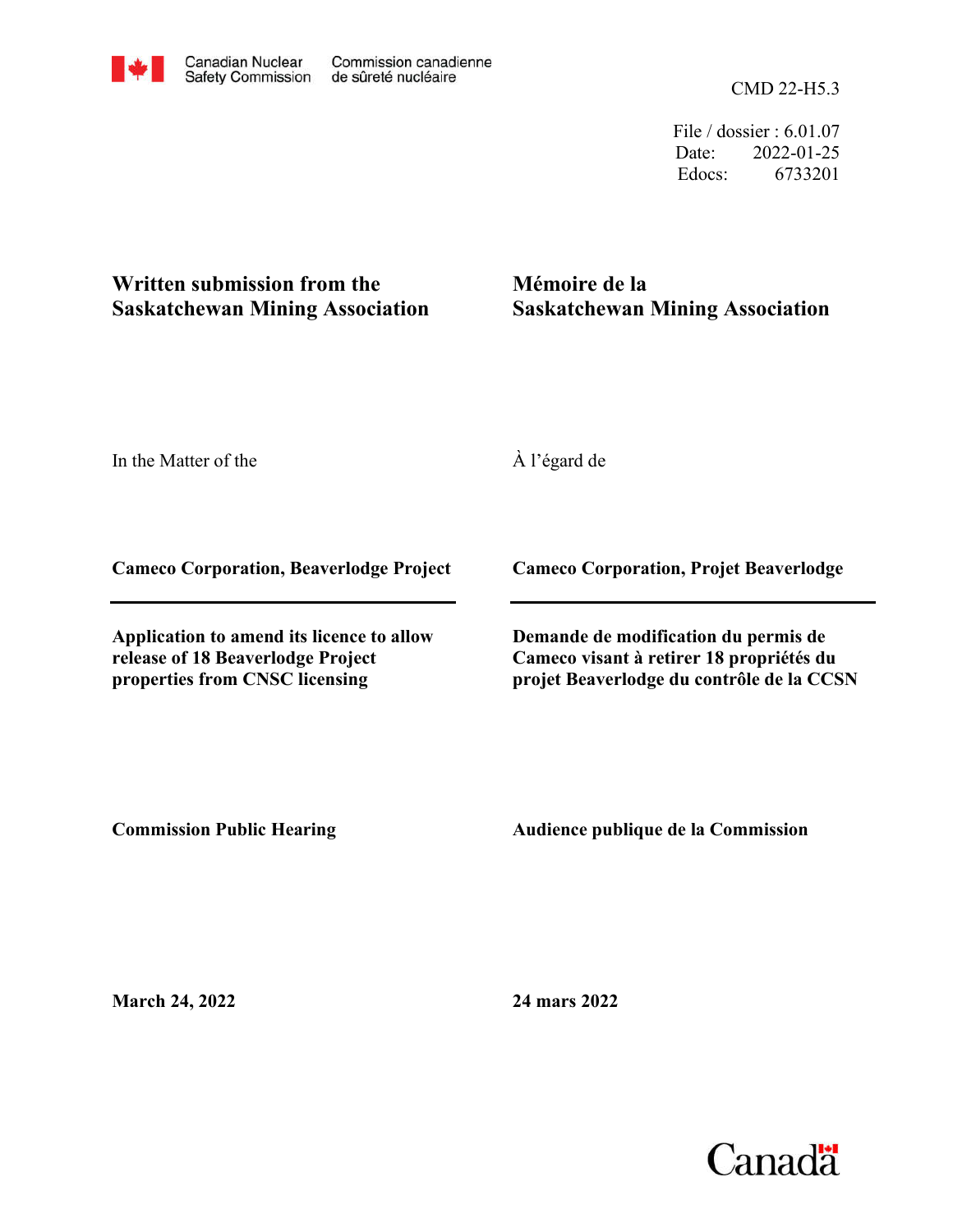

Suite 610 2220 12th Ave Regina, SK S4P 0M8 P 306-757-9505 F 306-569-1085 E info@saskmining.ca @SaskMiningAssoc

January 25, 2022

Senior Tribunal Officer, Secretariat Canadian Nuclear Safety Commission 280 Slater Street P.O. Box 1046, Station B Ottawa, Ontario K1P 5S9 via e-mail: [cnsc.interventions.ccsn@canada.ca](mailto:cnsc.interventions.ccsn@canada.ca)

## **RE: SMA Written Intervention – Cameco's application to amend its licence to allow release of 18 Beaverlodge Project properties from licensing CMD22-H-05**

The Saskatchewan Mining Association (SMA) is the voice of the mining industry in Saskatchewan and has the role of liaison and consultant with government and public to ensure the safe, profitable and orderly development of the mineral resources of the province. Environmental protection and stewardship are important to the members of the SMA as shown by their commitment to environmental planning, monitoring, compliance and reclamation. Our members are also among the largest industrial employers of Indigenous people in Canada.

The SMA represents over 35 member companies including producers and exploration companies. Our mission is to advance a safe, sustainable and globally competitive exploration and mining industry in Saskatchewan that benefits all residents of the province.

The SMA is providing this intervention in support of Cameco Corporation's (Cameco) application to amend its licence to allow for the release of 18 decommissioned Beaverlodge Project properties from licensing.

Cameco has had an extensive history with the Beaverlodge project and continues to be a responsible manager of the decommissioned Beaverlodge properties. Included in this responsible management has been Cameco's consistent approach to following the approved Beaverlodge Management Framework and Path Forward Plan.

The 18 decommissioned properties that are subject of this request meet the established performance criteria and pose minimal risk to public safety or the environment and they are now eligible for long-term stewardship in the province of Saskatchewan's Institutional Control Program, or free-release depending on the presence of historical mining/milling activity.

Saskatchewan's Institutional Control Program continues to provide assurance of sufficient funding to provide for monitoring and maintenance, and to address any unforeseen events on the properties over the long term. This program is recognized internationally as being "best in class" for its sustainable approach to the long-term management of decommissioned and reclaimed mining operations.

Cameco continues to have a robust Public Information Program and has effectively engaged with Indigenous groups and other stakeholders with an interest in the decommissioned Beaverlodge properties. As we all recognize, the COVID-19 pandemic has caused challenges for both industry and government with respect to public engagement and Cameco has adapted to the challenges posed by the pandemic and held virtual engagement meetings and site tours in both 2020 and 2021.